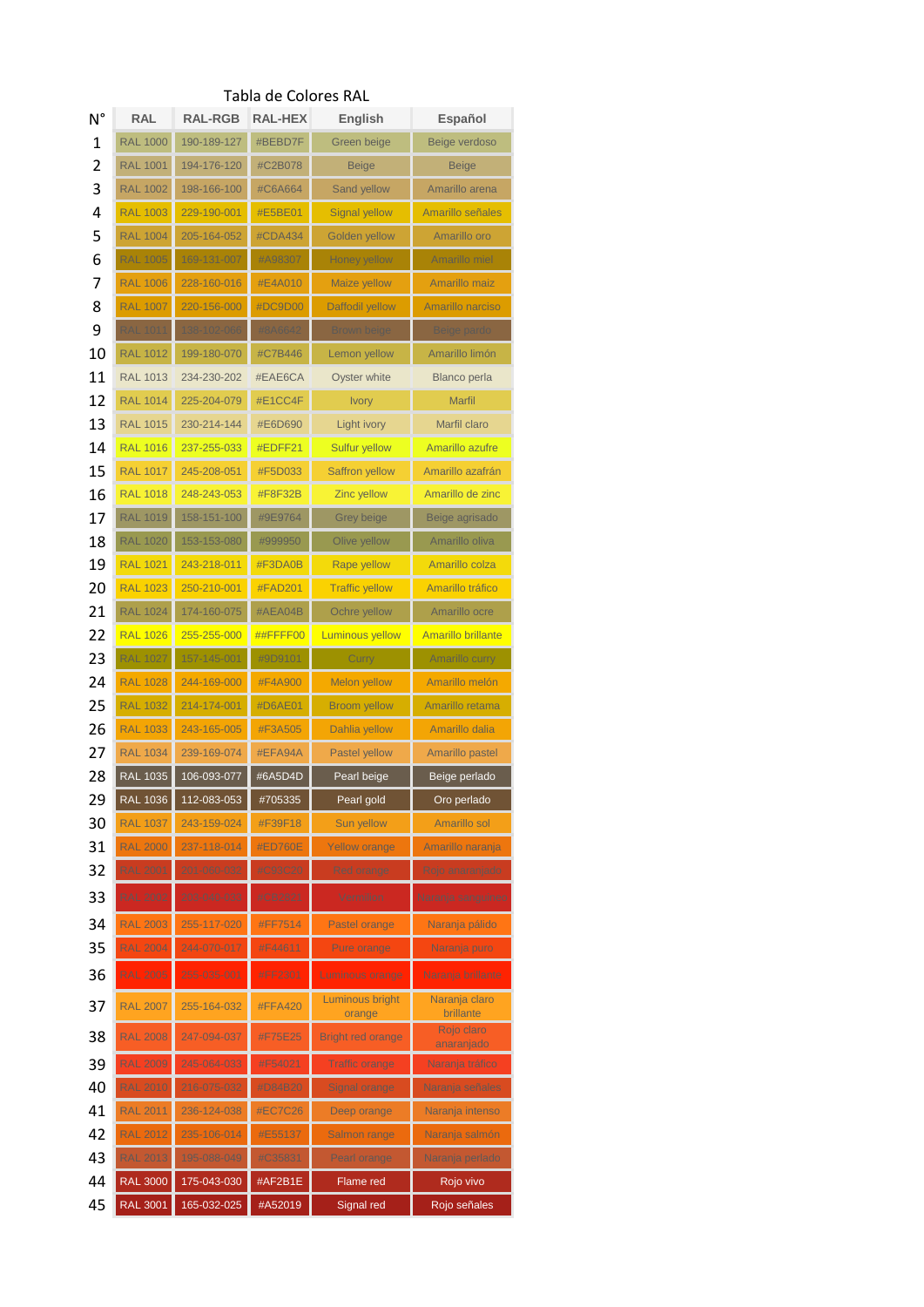| 46 | <b>RAL 3002</b> | 162-035-029 | #A2231D | Carmine red             | Rojo carmin           |
|----|-----------------|-------------|---------|-------------------------|-----------------------|
| 47 | <b>RAL 3003</b> | 155-017-030 | #9B111E | Ruby red                | Rojo rubí             |
| 48 | <b>RAL 3004</b> | 117-021-030 | #75151E | Purple red              | Rojo purpura          |
| 49 | <b>RAL 3005</b> | 094-033-041 | #5E2129 | Wine red                | Rojo vino             |
| 50 | <b>RAL 3007</b> | 065-034-039 | #412227 | <b>Black red</b>        | Rojo negruzco         |
| 51 | <b>RAL 3009</b> | 100-036-036 | #642424 | Oxide red               | Rojo óxido            |
| 52 | <b>RAL 3011</b> | 120-031-025 | #781F19 | Brown red               | Rojo pardo            |
| 53 | <b>RAL 3012</b> | 193-135-107 | #C1876B | Beige red               | Rojo beige            |
| 54 | <b>RAL 3013</b> | 161-035-018 | #A12312 | <b>Tomato</b> red       | Rojo tomate           |
| 55 | <b>RAL 3014</b> | 211-110-112 | #D36E70 | Antique pink            | Rojo viejo            |
| 56 | <b>RAL 3015</b> | 234-137-154 | #EA899A | Light pink              | Rosa claro            |
| 57 | <b>RAL 3016</b> | 179-040-033 | #B32821 | Coral red               | Rojo coral            |
| 58 | <b>RAL 3017</b> | 230-050-068 | #E63244 | Rose                    | Rosa                  |
| 59 | <b>RAL 3018</b> | 213-48-50   | #D53032 | Strawberry red          | Rojo fresa            |
| 60 | <b>RAL 3020</b> | 204-006-005 | #CC0605 | <b>Traffic red</b>      | Rojo tráfico          |
| 61 | <b>RAL 3022</b> | 217-080-048 | #D95030 | Salmon pink             | Rojo salmón           |
| 62 | <b>RAL 3024</b> | 248-000-000 | #F80000 | Luminous red            | Rojo brillante        |
| 63 | <b>RAL 3026</b> | 254-000-000 | #FE0000 | Luminous bright red     | Rojo claro brillante  |
| 64 | <b>RAL 3027</b> | 197-029-052 | #C51D34 | Raspberry red           | Rojo frambuesa        |
| 65 | <b>RAL 3028</b> | 203-050-052 | #CB3234 | Pure red                | Rojo puro             |
| 66 | <b>RAL 3031</b> | 179-036-040 | #B32428 | Orient red              | Rojo oriente          |
| 67 | <b>RAL 3032</b> | 114-020-034 | #721422 | Pearl ruby red          | Rojo rubí perlado     |
| 68 | <b>RAL 3033</b> | 180-076-067 | #B44C43 | Pearl pink              | Rosa perlado          |
| 69 | <b>RAL 4001</b> | 109-063-091 | #6D3F5B | Red lilac               | Rojo lila             |
| 70 | <b>RAL 4002</b> | 146-043-062 | #922B3E | Red violet              | Rojo violeta          |
| 71 | <b>RAL 4003</b> | 222-076-138 | #DE4C8A | <b>Heather violet</b>   | Violeta érica         |
| 72 | <b>RAL 4004</b> | 110-028-052 | #641C34 | Claret violet           | <b>Burdeos</b>        |
| 73 | <b>RAL 4005</b> | 108-070-117 | #6C4675 | <b>Blue lilac</b>       | Lila azulado          |
| 74 | <b>RAL 4006</b> | 160-052-114 | #A03472 | <b>Traffic purple</b>   | Púrpurá tráfico       |
| 75 | RAL 4007        | 074-025-044 | #4A192C | Purple violet           | Violeta purpura       |
| 76 | <b>RAL 4008</b> | 146-078-125 | #924E7D | <b>Signal violet</b>    | Violeta señales       |
| 77 | <b>RAL 4009</b> | 164-125-144 | #A18594 | Pastel violet           | Violeta pastel        |
| 78 | <b>RAL 4010</b> | 215-045-109 | #CF3476 | Telemagenta             | Magenta tele          |
| 79 | <b>RAL 4011</b> | 134-115-161 | #8673A1 | Pearl violet            | Violeta perlado       |
| 80 | <b>RAL 4012</b> | 108-104-129 | #6C6874 | Pearl black berry       | Morado perlado        |
| 81 | <b>RAL 5000</b> | 042-046-075 | #354D73 | Violet blue             | Azul violeta          |
| 82 | <b>RAL 5001</b> | 031-052-056 | #1F3438 | Green blue              | Azul verdoso          |
| 83 | <b>RAL 5002</b> | 032-033-079 | #20214F | <b>Ultramarine blue</b> | Azul ultramar         |
| 84 | <b>RAL 5003</b> | 029-030-051 | #1D1E33 | Saphire blue            | Azul zafiro           |
| 85 | <b>RAL 5004</b> | 024-023-028 | #18171C | <b>Black blue</b>       | Azul negruzco         |
| 86 | <b>RAL 5005</b> | 030-045-110 | #1E2460 | <b>Signal blue</b>      | Azul señales          |
| 87 | <b>RAL 5007</b> | 062-095-138 | #3E5F8A | <b>Brillant blue</b>    | <b>Azul brillante</b> |
| 88 | <b>RAL 5008</b> | 038-037-045 | #26252D | Grey blue               | Azul grisáceo         |
| 89 | <b>RAL 5009</b> | 002-086-105 | #025669 | Azure blue              | Azul azur             |
| 90 | <b>RAL 5010</b> | 014-041-075 | #0E294B | Gentian blue            | Azul genciana         |
| 91 | <b>RAL 5011</b> | 035-026-036 | #231A24 | Steel blue              | Azul acero            |
| 92 | <b>RAL 5012</b> | 059-131-189 | #3B83BD | <b>Light blue</b>       | Azul luminoso         |
| 93 | <b>RAL 5013</b> | 037-041-074 | #1E213D | Cobalt blue             | Azul cobalto          |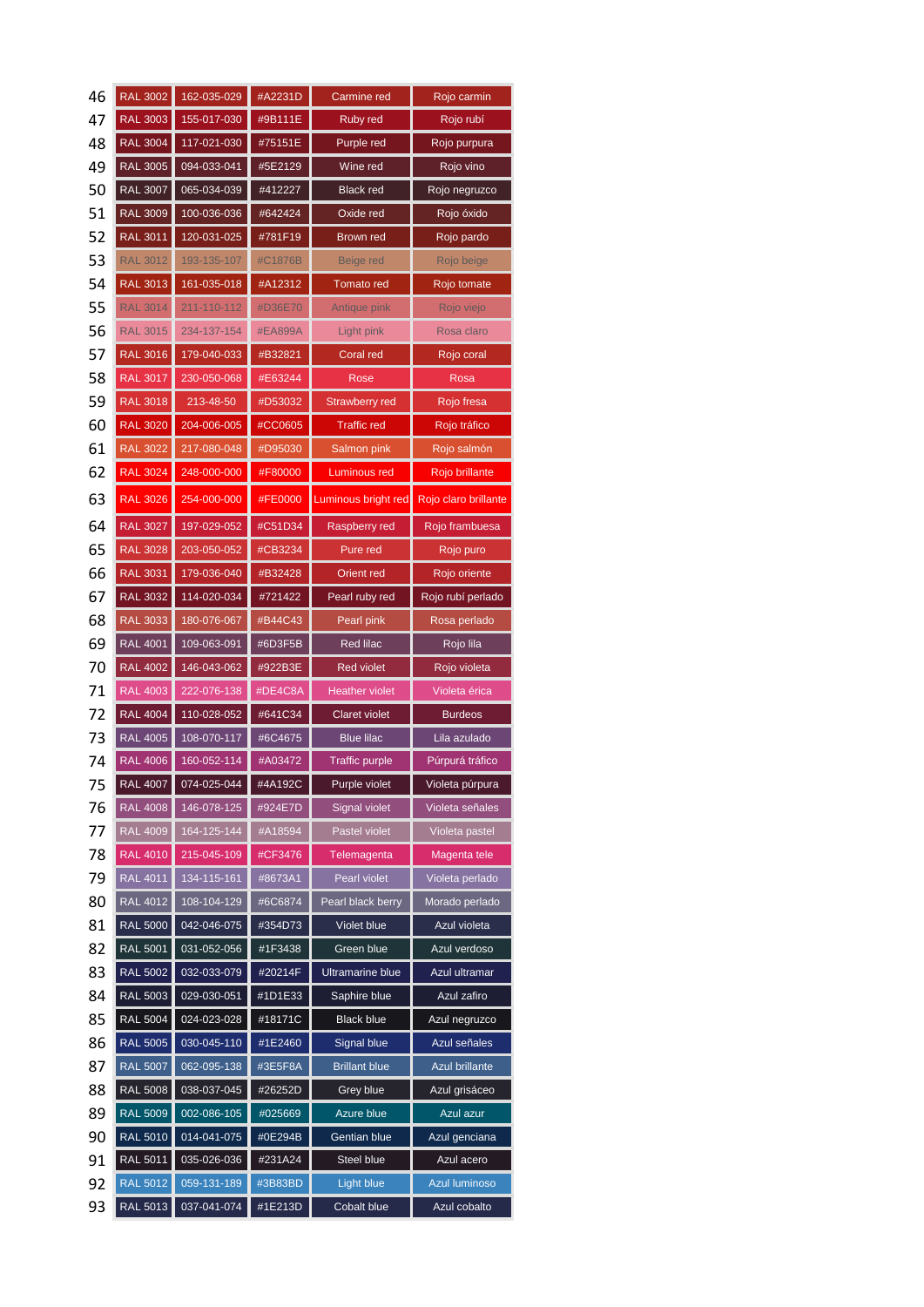| 94  | <b>RAL 5014</b> | 096-111-140 | #606E8C | Pigeon blue          | Azul olombino       |
|-----|-----------------|-------------|---------|----------------------|---------------------|
| 95  | <b>RAL 5015</b> | 034-113-179 | #2271B3 | <b>Sky blue</b>      | <b>Azul celeste</b> |
| 96  | <b>RAL 5017</b> | 006-057-113 | #063971 | <b>Traffic blue</b>  | Azul tráfico        |
| 97  | <b>RAL 5018</b> | 063-136-143 | #3F888F | Turquoise blue       | Azul turquesa       |
| 98  | <b>RAL 5019</b> | 027-085-131 | #1B5583 | Capri blue           | Azul capri          |
| 99  | <b>RAL 5020</b> | 029-051-074 | #1D334A | Ocean blue           | Azul oceano         |
| 100 | <b>RAL 5021</b> | 037-109-123 | #256D7B | Water blue           | Azul agua           |
| 101 | <b>RAL 5022</b> | 037-040-080 | #252850 | Night blue           | Azul noche          |
| 102 | <b>RAL 5023</b> | 073-103-141 | #49678D | <b>Distant blue</b>  | Azul lejanía        |
| 103 | <b>RAL 5024</b> | 093-155-155 | #5D9B9B | Pastel blue          | Azul pastel         |
| 104 | <b>RAL 5025</b> | 042-100-120 | #2A6478 | Pearl gentian blue   | Gencian perlado     |
| 105 | <b>RAL 5026</b> | 016-044-084 | #102C54 | Pearl night blue     | Azul noche perlado  |
| 106 | <b>RAL 6000</b> | 049-102-080 | #316650 | Patina green         | Verde patina        |
| 107 | <b>RAL 6001</b> | 040-114-051 | #287233 | Emerald green        | Verde esmeralda     |
| 108 | <b>RAL 6002</b> | 045-087-044 | #2D572C | Leaf green           | Verde hoja          |
| 109 | <b>RAL 6003</b> | 066-070-050 | #424632 | Olive green          | Verde oliva         |
| 110 | <b>RAL 6004</b> | 031-058-061 | #1F3A3D | Blue green           | Verde azulado       |
| 111 | <b>RAL 6005</b> | 047-069-056 | #2F4538 | Moss green           | Verde musgo         |
| 112 | <b>RAL 6006</b> | 062-059-050 | #3E3B32 | Grey olive           | Oliva grisáceo      |
| 113 | <b>RAL 6007</b> | 052-059-041 | #343B29 | Bottle green         | Verde botella       |
| 114 | <b>RAL 6008</b> | 057-053-042 | #39352A | Brown green          | Verde parduzco      |
| 115 | <b>RAL 6009</b> | 049-055-043 | #31372B | Fir green            | Verde abeto         |
| 116 | <b>RAL 6010</b> | 053-104-045 | #35682D | Grass green          | Verde hierba        |
| 117 | <b>RAL 6011</b> | 088-114-070 | #587246 | Reseda green         | Verde reseda        |
| 118 | RAL 6012        | 052-062-064 | #343E40 | <b>Black green</b>   | Verde negruzco      |
| 119 | <b>RAL 6013</b> | 108-113-086 | #6C7156 | Reed green           | Verde caña          |
| 120 | <b>RAL 6014</b> | 071-064-046 | #47402E | <b>Yellow olive</b>  | Amarillo oliva      |
| 121 | <b>RAL 6015</b> | 059-060-054 | #3B3C36 | <b>Black olive</b>   | Oliva negruzco      |
| 122 | <b>RAL 6016</b> | 030-089-069 | #1E5945 | Turquoise green      | Verde turquesa      |
| 123 | <b>RAL 6017</b> | 076-145-065 | #4C9141 | May green            | Verde mayo          |
| 124 | <b>RAL 6018</b> | 087-166-057 | #57A639 | Yellow green         | Verde amarillento   |
| 125 | <b>RAL 6019</b> | 189-236-182 | #BDECB6 | Pastel green         | Verde lanquecino    |
| 126 | <b>RAL 6020</b> | 046-058-035 | #2E3A23 | Chrome green         | Verde cromo         |
| 127 | <b>RAL 6021</b> | 137-172-118 | #89AC76 | Pale green           | Verde pálido        |
| 128 | <b>RAL 6022</b> | 037-034-027 | #25221B | Olive drab           | Oliva parduzco      |
| 129 | <b>RAL 6024</b> | 048-132-070 | #308446 | <b>Traffic green</b> | Verde tráfico       |
| 130 | <b>RAL 6025</b> | 061-100-045 | #3D642D | Fern green           | Verde helecho       |
| 131 | <b>RAL 6026</b> | 001-093-082 | #015D52 | Opal green           | Verde opalo         |
| 132 | <b>RAL 6027</b> | 132-195-190 | #84C3BE | Light green          | Verde luminoso      |
| 133 | <b>RAL 6028</b> | 044-085-069 | #2C5545 | Pine green           | Verde pino          |
| 134 | <b>RAL 6029</b> | 032-096-061 | #20603D | Mint green           | Verde menta         |
| 135 | <b>RAL 6032</b> | 049-127-067 | #317F43 | Signal green         | Verde señales       |
| 136 | <b>RAL 6033</b> | 073-126-118 | #497E76 | Mint turquoise       | Turquesa menta      |
| 137 | <b>RAL 6034</b> | 127-181-181 | #7FB5B5 | Pastel turquoise     | Turquesa pastel     |
| 138 | <b>RAL 6035</b> | 028-084-045 | #1C542D | Pearl green          | Verde perlado       |
| 139 | RAL 6036        | 022-053-055 | #193737 | Pearl opal green     | Verde ópalo perlado |
| 140 | <b>RAL 6037</b> | 000-143-057 | #008F39 | Pure green           | Verde puro          |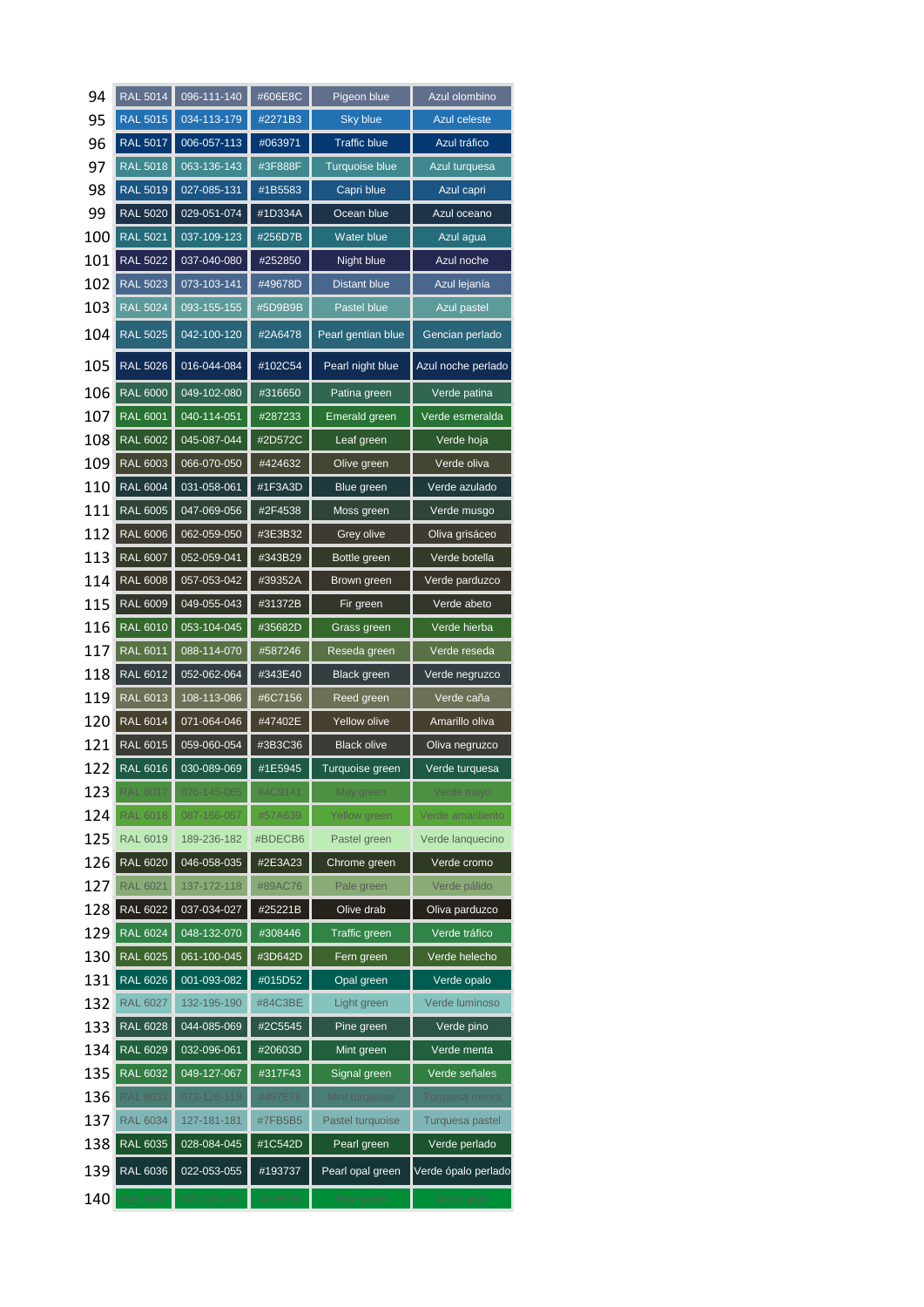| 141 | <b>RAL 6038</b> | 000-187-045 | #00BB2D | Luminous green     | Verde brillante    |
|-----|-----------------|-------------|---------|--------------------|--------------------|
| 142 | <b>RAL 7000</b> | 120-133-139 | #78858B | Squirrel grey      | Gris ardilla       |
| 143 | <b>RAL 7001</b> | 138-149-151 | #8A9597 | Silver grey        | Gris plata         |
| 144 | <b>RAL 7002</b> | 126-123-082 | #7E7B52 | Olive grey         | Gris oliva         |
| 145 | <b>RAL 7003</b> | 108-112-089 | #6C7059 | Moss grey          | Gris musgo         |
| 146 | <b>RAL 7004</b> | 150-153-146 | #969992 | Signal grey        | Gris señales       |
| 147 | <b>RAL 7005</b> | 100-107-099 | #646B63 | Mouse grey         | Gris ratón         |
| 148 | <b>RAL 7006</b> | 109-101-082 | #6D6552 | Beige grey         | Gris beige         |
| 149 | <b>RAL 7008</b> | 106-095-049 | #6A5F31 | Khaki grey         | Gris caqui         |
| 150 | <b>RAL 7009</b> | 077-086-069 | #4D5645 | Green grey         | Gris verdoso       |
| 151 | <b>RAL 7010</b> | 076-081-074 | #4C514A | Tarpaulin grey     | Gris Iona          |
| 152 | <b>RAL 7011</b> | 067-075-077 | #434B4D | Iron grey          | Gris hierro        |
| 153 | <b>RAL 7012</b> | 078-087-084 | #4E5754 | <b>Basalt grey</b> | Gris basalto       |
| 154 | <b>RAL 7013</b> | 070-069-049 | #464531 | Brown grey         | Gris parduzco      |
| 155 | <b>RAL 7015</b> | 067-071-080 | #434750 | Slate grey         | Gris pizarra       |
| 156 | <b>RAL 7016</b> | 041-049-051 | #293133 | Anthracite grey    | Gris antracita     |
| 157 | <b>RAL 7021</b> | 035-040-043 | #23282B | <b>Black grey</b>  | Gris negruzco      |
| 158 | <b>RAL 7022</b> | 051-047-044 | #332F2C | Umbra grey         | Gris sombra        |
| 159 | <b>RAL 7023</b> | 104-108-094 | #686C5E | Concrete grey      | Gris hormigón      |
| 160 | <b>RAL 7024</b> | 071-074-081 | #474A51 | Graphite grey      | Gris grafita       |
| 161 | <b>RAL 7026</b> | 047-053-059 | #2F353B | Granite grey       | Gris granito       |
| 162 | <b>RAL 7030</b> | 139-140-122 | #8B8C7A | Stone grey         | Gris piedra        |
| 163 | <b>RAL 7031</b> | 071-075-078 | #474B4E | Blue grey          | Gris azulado       |
| 164 | <b>RAL 7032</b> | 184-183-153 | #B8B799 | Pebble grey        | Gris guijarro      |
| 165 | <b>RAL 7033</b> | 125-132-113 | #7D8471 | Cement grey        | Gris cemento       |
| 166 | <b>RAL 7034</b> | 143-139-102 | #8F8B66 | Yellow grey        | Gris amarillento   |
| 167 | <b>RAL 7035</b> | 215-215-215 | #D7D7D7 | Light grey         | Gris luminoso      |
| 168 | <b>RAL 7036</b> | 127-118-121 | #7F7679 | Platinum grey      | Gris platino       |
| 169 | <b>RAL 7037</b> | 125-127-120 | #7D7F7D | Dusty grey         | Gris polvo         |
| 170 | <b>RAL 7038</b> | 195-195-195 | #B5B8B1 | Agate grey         | Gris ágata         |
| 171 | <b>RAL 7039</b> | 108-105-096 | #6C6960 | Quartz grey        | Gris cuarzo        |
| 172 | <b>RAL 7040</b> | 157-161-170 | #9DA1AA | Window grey        | Gris ventana       |
| 173 | <b>RAL 7042</b> | 141-148-141 | #8D948D | Traffic grey A     | Gris tráfico A     |
| 174 | <b>RAL 7043</b> | 078-084-082 | #4E5452 | Traffic grey B     | Gris tráfico B     |
| 175 | <b>RAL 7044</b> | 202-196-176 | #CAC4B0 | Silk grey          | Gris seda          |
| 176 | <b>RAL 7045</b> | 144-144-144 | #909090 | Telegrey 1         | Gris tele 1        |
| 177 | <b>RAL 7046</b> | 130-137-143 | #82898F | Telegrey 2         | Gris tele 2        |
| 178 | <b>RAL 7047</b> | 208-208-208 | #D0D0D0 | Telegrey 4         | Gris tele 4        |
| 179 | <b>RAL 7048</b> | 137-129-118 | #898176 | Pearl mouse grey   | Gris musgo perlado |
| 180 | <b>RAL 8000</b> | 130-108-052 | #826C34 | Green brown        | Pardo verdoso      |
| 181 | <b>RAL 8001</b> | 149-095-032 | #955F20 | Ochre brown        | Pardo ocre         |
| 182 | <b>RAL 8002</b> | 108-059-042 | #6C3B2A | Signal brown       | Marrón señales     |
| 183 | <b>RAL 8003</b> | 115-066-034 | #734222 | Clay brown         | Pardo arcilla      |
|     |                 |             |         | Copper brown       |                    |
| 184 | <b>RAL 8004</b> | 142-064-042 | #8E402A |                    | Pardo cobre        |
| 185 | <b>RAL 8007</b> | 089-053-031 | #59351F | Fawn brown         | Pardo corzo        |
| 186 | <b>RAL 8008</b> | 111-079-040 | #6F4F28 | Olive brown        | Pardo oliva        |
| 187 | <b>RAL 8011</b> | 091-058-041 | #5B3A29 | Nut brown          | Pardo nuez         |